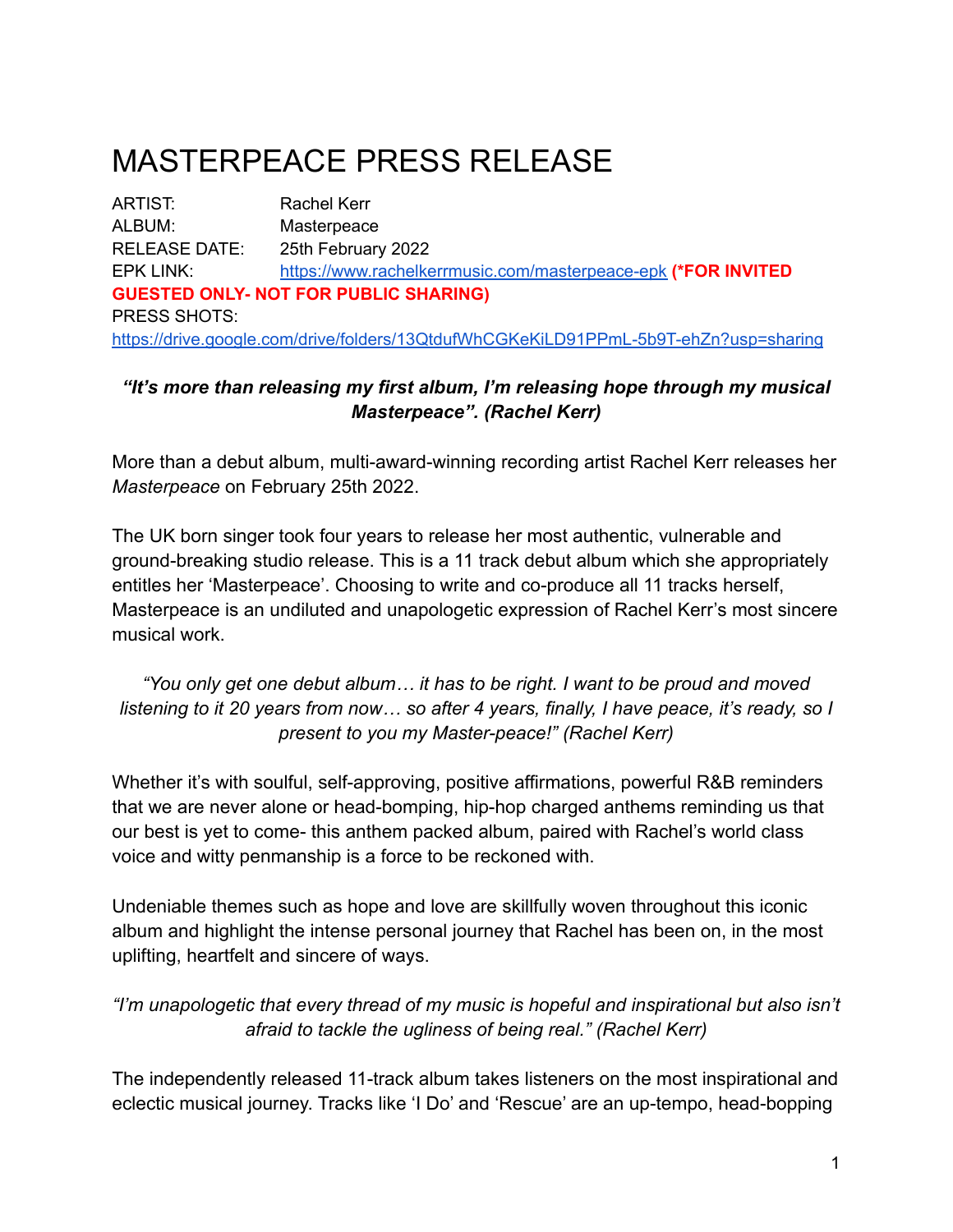reminder that we need not look too far to find the ride-or-die love that every human deserves. Whereas the track 'Daddy's Lullaby' is a deeply soulful, vocal-only composition that uses Rachel's voice as the song's sole instrumentation, this song is a heart-felt reminder that listeners are never alone, that our shared human experience and desire for love connects us.

*"When I'm going through a challenging time, the only thing I want to feel is companionship, like I'm not alone in this. If Love had a voice, it would sound something like "Daddy's Lullaby" and "I Do". (Rachel Kerr)*

A firm believer in the power of positive-affirmations, Rachel's highly-charged songs "I Am" and "Change" are powerful self-affirming anthems, giving listeners a musical soundtrack to elevate their sense of self-worth, self-appreciation and hope for a brighter future. Birthed from a season of insecurity, Rachel wrote "I Am" after receiving an encouraging text from a friend when she was at her lowest.

*My world changed when I started to drown out the voices of fear and doubt that lived in my head with the sentiments of "I Am". It's the ultimate self-affirming power anthem" (Rachel Kerr)*

Vulnerable, emotive and empowering songs like "Artist In Me", "Some More", "Almost There" and "Center" highlight the desperate and often lonely pursuit of achieving one's dreams. Rachel admits writing these songs when contemplating ending her musical journey. Listeners can expect to be blown away by the heart-wrenching lyrics, soulful harmonic delivery and highly inspirational overtones.

*"As a songwriter it's my job to be creative, authentic and sincere with my vulnerability. I'm not afraid to be vulnerable in my music anymore. Vulnerability has become my superpower, reminding my audience that we are all human. But our hope is that no matter how bad it gets, we continue, we build character and ultimately we win!*"*(Rachel Kerr)*

Like many iconic singers before her, Rachel has chosen to use songs such as "Alive" and "Glory" to pay homage to her gospel roots. Like her esteemed prerunners Whitney Houston, Mariah Carey and many others, Rachel attributes her childhood singinging in church to her music skill. She calls the song "Alive" her personal testimony & "Glory" her personal victory, both tracks showcasing her childhood influences in the most uplifting and empowering of ways.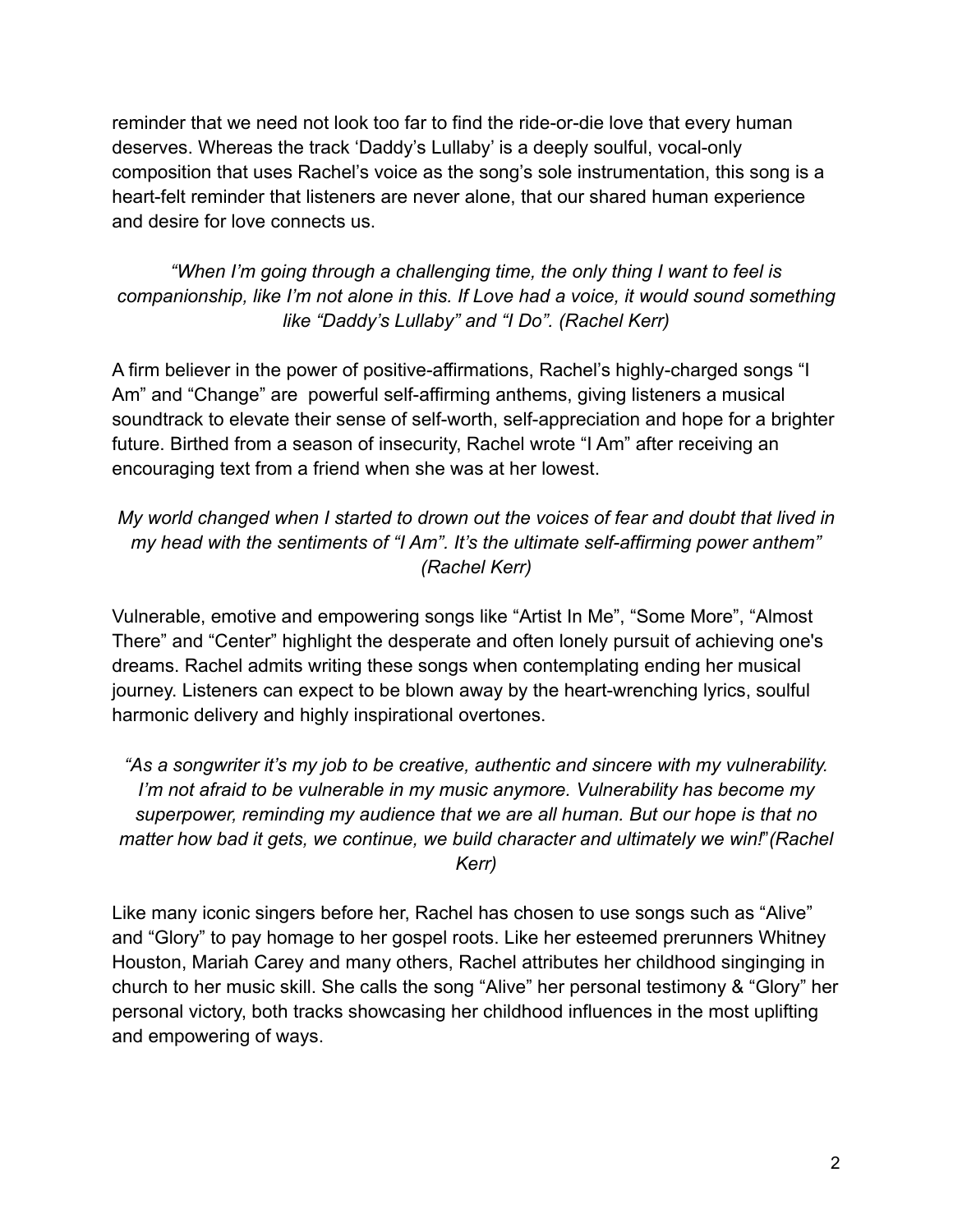#### *Focus tracks & Message*

- **"Change"**: I wrote this song when I first moved to the big city of London on my own. I had lost the job I was depending on to survive and I had no idea what to do but my hope was my life would change for the better. As an act of defiance to my situation I decided to write "Change". It's amazing how optimistic thought can actually impact our reality.
- **"Center"** : It's a nerve-racking journey pursing your dreams. But this song I wrote almost as a minder to myself to always place love, peace and good intentions at the center of all of my pursuits.
- **"Rescue"** : This song celebrates a heroic love that always pulls you out of the worst situations. I'm so grateful that I have experienced a love like this in my spouse and my faith. My confidence is not often in myself, but the belief that I have forms of love in my life that are almost heroic.
- **"I Do"** : Everyone deserves a ride-or-die love. Too often I hear people talk about enduring a love that isn't worthy of them. This song reminds us what a real "I got yo back" love sounds like. If we are offered anything less than this, then frankly we don't want it!
- **"Artist In Me"**: I wrote this at a time when I was contemplating ending my music journey. It honestly monologues the fearful yet hopeful pursuit of many artists, creatives and entrepreneurs fighting for their dreams.

#### *Rachel Kerr Masterpeace Tracklisting*

- *1. I Do*
- *2. Rescue*
- *3. Change*
- *4. I Am*
- *5. Center*
- *6. Artist In Me*
- *7. Some More*
- *8. Almost There*
- *9. Daddy's Lullaby*
- *10. Alive*
- *11. Glory*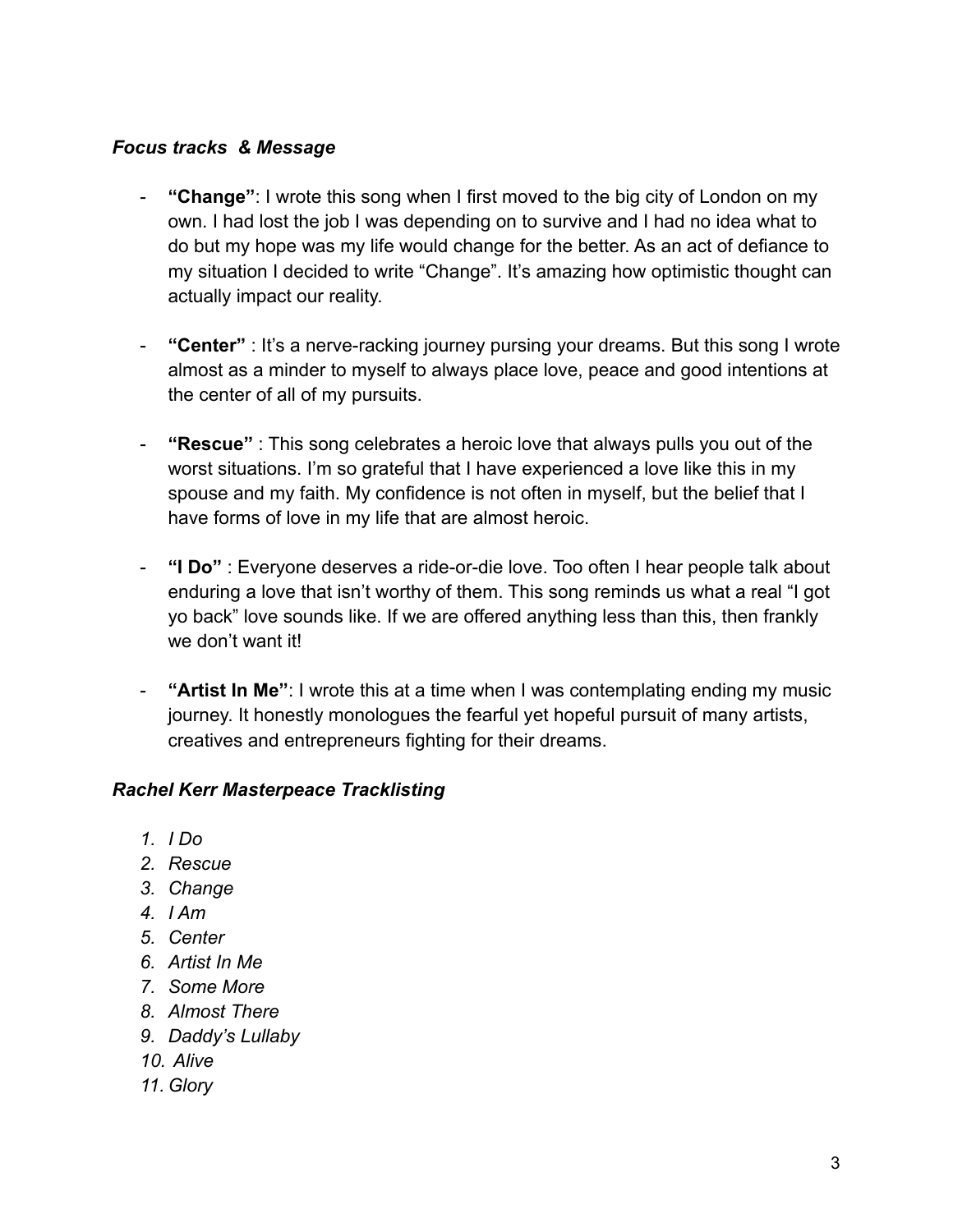# RACHEL KERR

*The UK born singer/songwriter is now based between London and the US. This dynamic performer has won a MOBO Award, UK Entertainment award and has received Grammy Award considerations. To date, she has achieved sell out shows in the O2 London Islington arena and has toured America, the Caribbean, Africa and Europe.*

*Her musical accolades have granted her personal invitations from the UK Prime Minister to attend 10 Downing Street where she was commended for her contributions to music. She was also honored with an invitation to sing for the Former US President.*

*Her 11 track debut album alongside, 3 official music videos, over 15 live performance visual assets, and official branding photoshoots have been completed in preparation for her debut album release entitled 'Masterpeace'.*

#### *Business & Entrpeneurship*

*Rachel has been an entrepeneur and owned her own business since 2012 opening her own Performing Arts School and vocal training academy : [www.singercise.net](http://www.singercise.net)*

#### *Awards, Opportunities and Accolades*

- MOBO AWARD (Win)
- Grammy Award (Consideration)
- UK Entertainment Award (Win)
- BET Sunday Best UK TV Judge (Tevelvision Personality)
- Sell-out concert, Islington O2 London (Music Acheivement)
- Invitation to 10 Downing Street from Prime Minister (Music Acheivement)
- Invitation from Former US President (Music Acheivement)
- Headlining Tours across Europe, US & Africa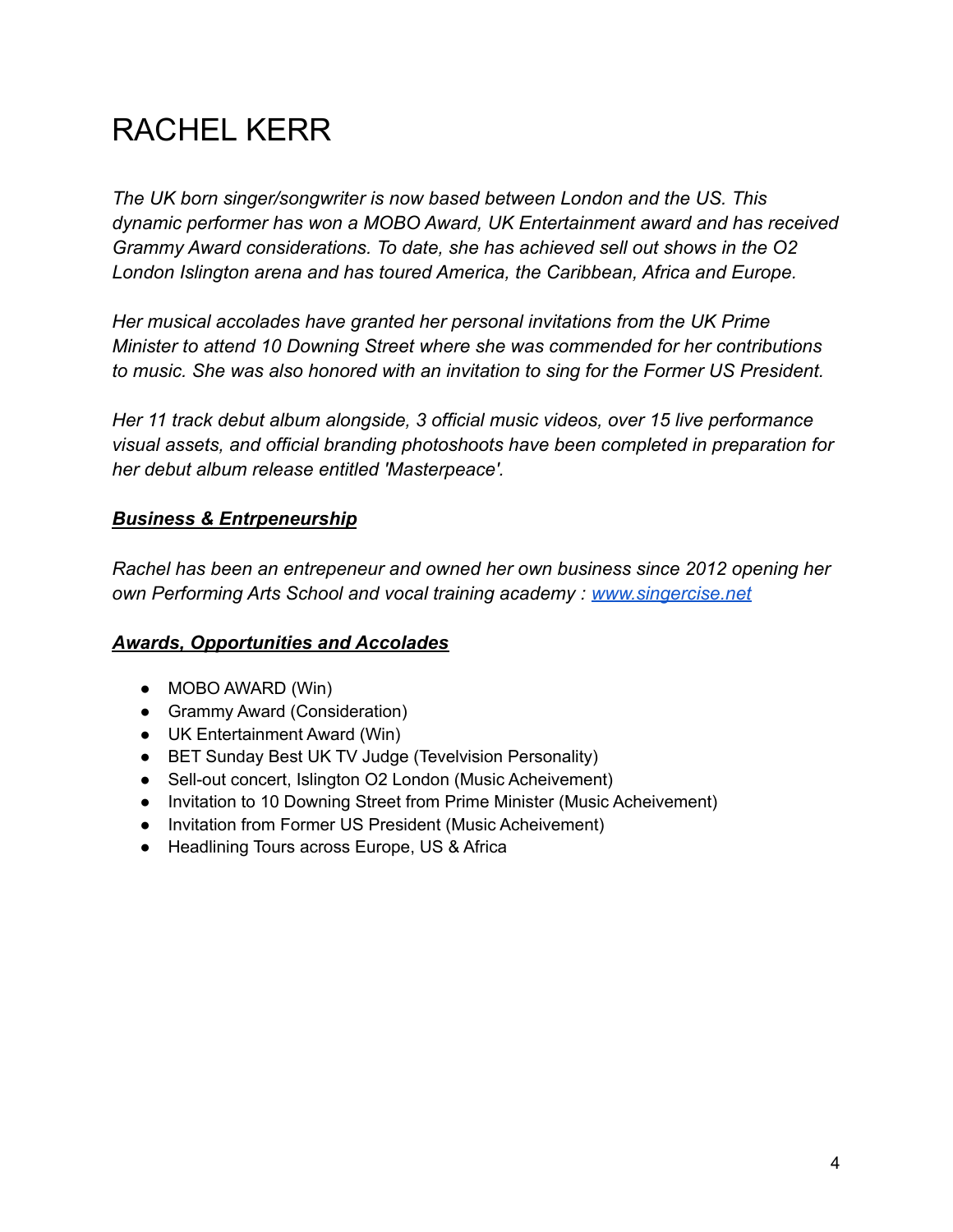### **ASSETS**

- 1. **Free Online Concert:** Rachel's fans can access to a 1 hour, free, virtual concert in anticipation of Rachel Kerr's 2022 tour here [www.rachelkerrmusic.com](http://www.rachelkerrmusic.com)
- 2. **3 Music Videos**: Unreleased music videos for "I Do", "Artist In Me" and "Center" can be found here: <https://www.rachelkerrmusic.com/masterpeace-epk>
- 3. **Press Shots:** [https://drive.google.com/drive/folders/13QtdufWhCGKeKiLD91PPmL-5b9T-ehZn?usp=s](https://drive.google.com/drive/folders/13QtdufWhCGKeKiLD91PPmL-5b9T-ehZn?usp=sharing) [haring](https://drive.google.com/drive/folders/13QtdufWhCGKeKiLD91PPmL-5b9T-ehZn?usp=sharing) (More available upon request)
- 4. **Album Lyrics**: [https://docs.google.com/document/d/1Pflvrg7zj8BSd4aeJbWV18s0FDIs6i7ManhJbxHFf](https://docs.google.com/document/d/1Pflvrg7zj8BSd4aeJbWV18s0FDIs6i7ManhJbxHFfQE/edit?usp=sharing) [QE/edit?usp=sharing](https://docs.google.com/document/d/1Pflvrg7zj8BSd4aeJbWV18s0FDIs6i7ManhJbxHFfQE/edit?usp=sharing)

# RACHEL KERR 2022 TOUR

(all going well with co-vid restrictions | support acts TBC)

| San Francisco, CA | 1st June 2022  |
|-------------------|----------------|
| Los Angeles, CA   | 2nd June 2022  |
| Phoenix, AZ       | 5th June 2022  |
| Dallas, TX        | 7th June 2022  |
| Austin, TX        | 8th June 2022  |
| Houston, TX       | 9th June 2022  |
| Atlanta, GA       | 12th June 2022 |
| Nashville, TN     | 14th June 2022 |
| Chicago, IL       | 16th June 2022 |
| Washington, DC    | 19th June 2022 |
| Philadelphia, PN  | 21st June 2022 |
| New York, NY      | 23rd June 2022 |
| Boston, MA        | 26th June 2022 |
| Amsterdam         | 29th June 2022 |
| Paris             | 30th June 2022 |
| Dublin            | 3rd July 2022  |
| Manchester        | 7th July 2022  |
| London            | 10th July 2022 |

Purchase Link: <https://www.rachelkerrmusic.com/tour>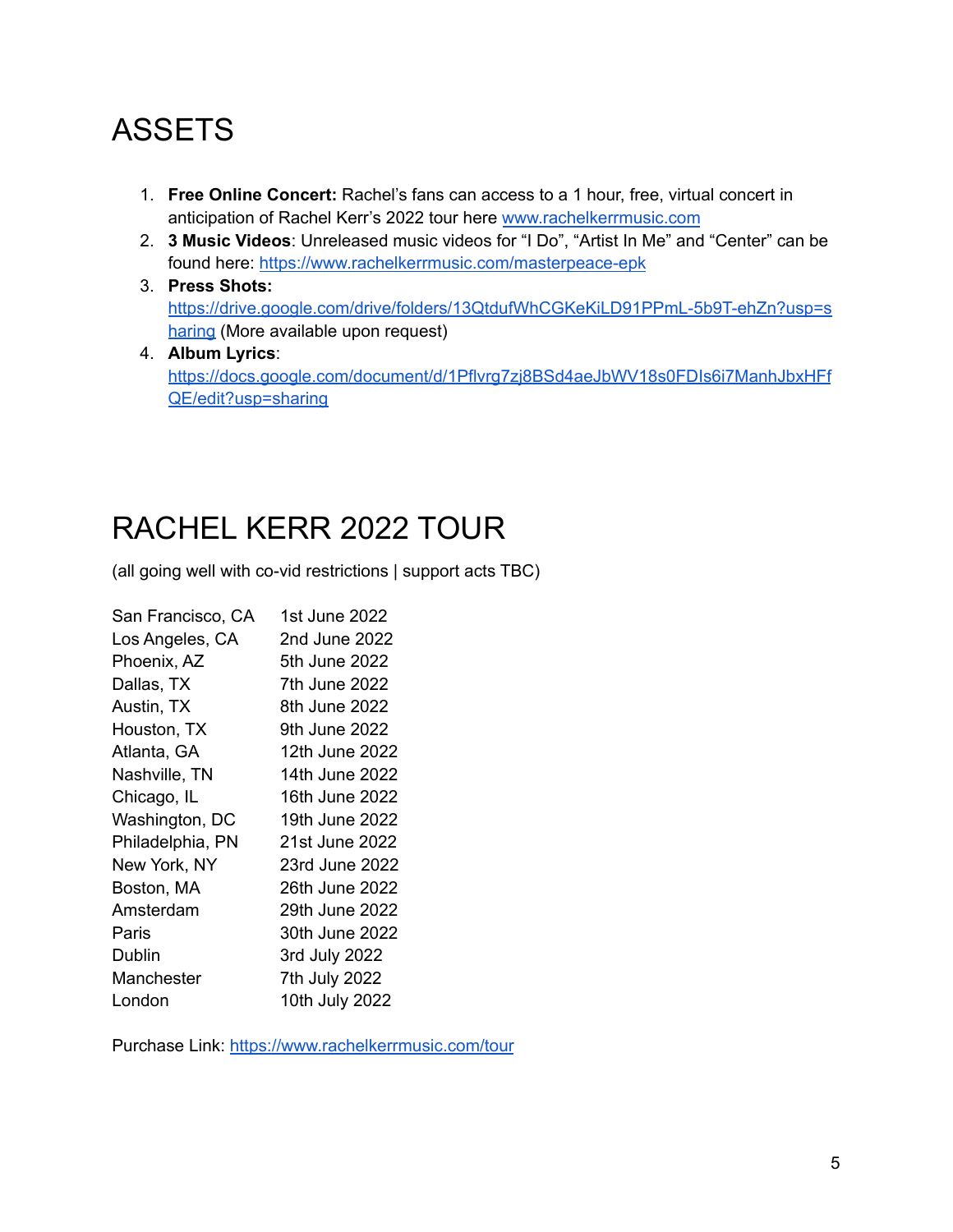# ALBUM CAMPAIGN RELEASE TIMELINE

As it stands our plan for the album rollout is as listed:

| 7th February          | Digital Media Outreach                            |
|-----------------------|---------------------------------------------------|
| 17th - 25th February  | Album Tease & Countdown                           |
| 25th February         | <b>Album Release</b>                              |
| 8th March             | 1st Visual Release "I Do"                         |
| 25th February - March | Aggressive Social Media Content Creation Campaign |
| (details below)       |                                                   |
|                       | <b>Podcast Collaborations</b>                     |
|                       | Digital Media Outreach                            |
| April 24th            | 2nd Visual Release "Change"                       |
| May 24th              | 3rd Visual Release "Artist In Me"                 |
| June tbc              | 4th Visual Release "Center"                       |
| June 1st              | Start of the tour                                 |
| July 10th             | <b>Tour Ends</b>                                  |

### SOCIAL STATS

Combined Subscribership across Twitter, Instagram, YouTube, Facebook: 77,000+

| Instagram: www.instagram.com/rachelkerrmusic | @rachelkerrmusic 45,000+ |         |
|----------------------------------------------|--------------------------|---------|
| Facebok: www.facebook.com/rachelkerrmusic    |                          | 16,000+ |
| Twitter: www.twitter.com/rachelkerrmusic     |                          | 8.027   |
| YouTube: www.youtube.com/rachelkerrty        |                          | 7.980   |